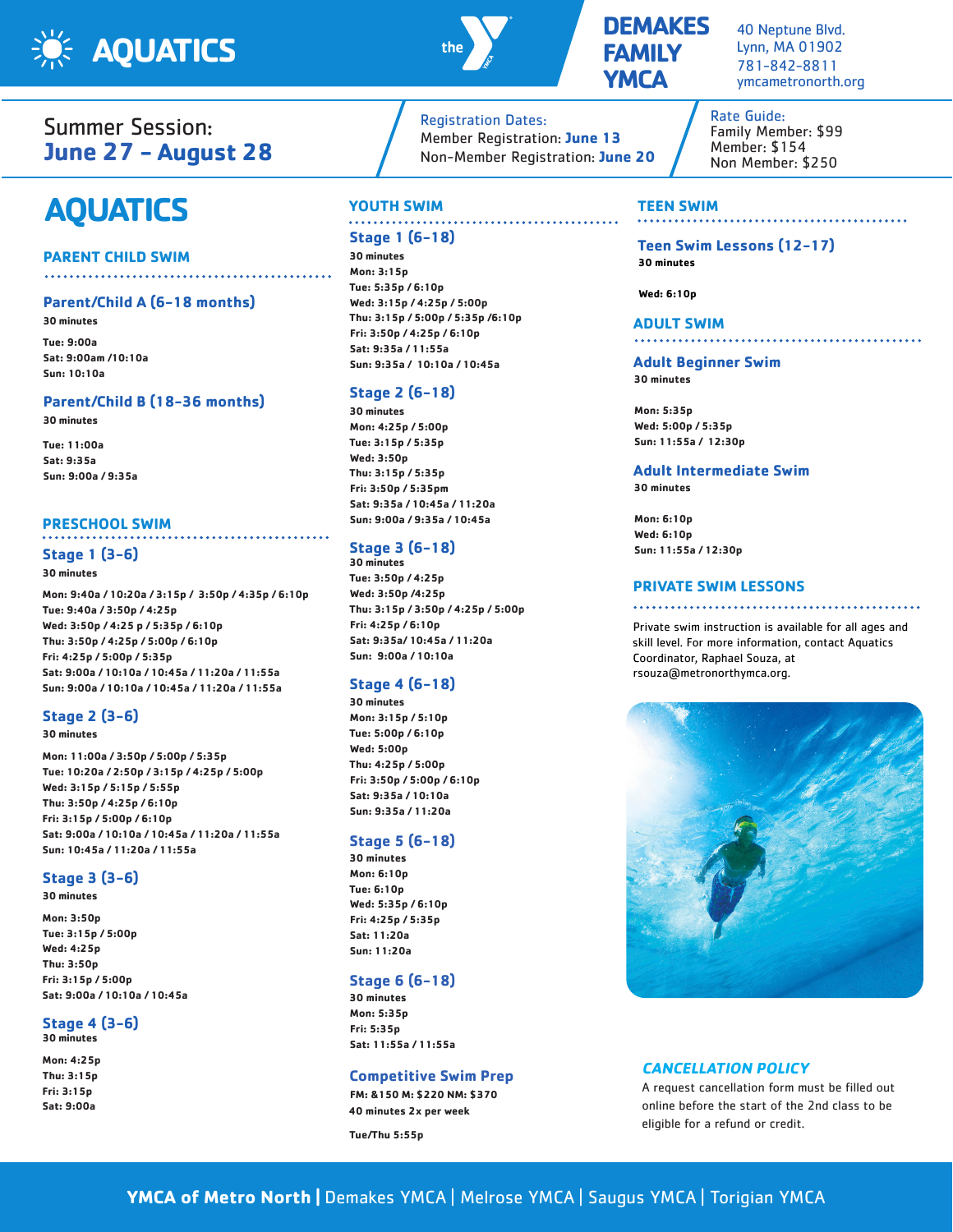

Summer Session: **June 27 - August 28**

## **AQUATICS**

### **PARENT CHILD SWIM**

### **Parent/Child A (6-18 months)**

Parents learn water safety, holds and towing techniques that encourage basic kicking/pulling and water independence for children. Swim diaper must be worn.

### **Parent/Child B (18-36 months)**

Toddlers are introduced to submerging, kicking and pulling combinations, floating and swimming without flotation. Swim diaper must be worn for children not potty trained.

#### **PRESCHOOL SWIM**

### **Stage 1 (3-6)**

### **30 minutes**

This class is for the child who has little or no experience. Increases comfort with underwater exploration and introduces basic self-rescue skills performed with assistance.

### **Stage 2 (3-6)**

**30 minutes**

This level reinforces level 1 skills. This is for children who are comfortable in the water. They are taught to kick, float, and perform the progressive paddle stroke.

### **Stage 3 (3-6)**

### **30 minutes**

Swimmers must swim 20 feet or about three quarters the width of the pool without flotation to enter this class. Develops intermediate self-rescue skills performed at longer distances than in previous stages. This class will be using the deep end of the pool.

### **Stage 4 (3-6) 30 minutes**

Swimmers must be able to proficiently swim the width of the pool on their stomach and back without flotation to enter this class. Introduces basic stroke technique in front crawl and back crawl and reinforces water safety through treading watering and elementary backstroke.

### **YOUTH SWIM**

### **Stage 1 (6-18)**

### **30 minutes**

This class is for the child who has little or no experience. Increases comfort with underwater exploration and introduces basic self-rescue skills performed with assistance.

### **Stage 2 (6-18)**

**30 minutes**

This level reinforces level 1 skills. This is for children who are comfortable in the water. They are taught to kick, float, and perform the progressive paddle stroke.

#### **Stage 3 (6-18) 30 minutes**

Swimmers must swim 20 feet or about three quarters the width of the pool without flotation to enter this class. Develops intermediate selfrescue skills performed at longer distances than in previous stages. This class will be using the deep end of the pool.

### **Stage 4 (6-18)**

**30 minutes**

Swimmers must be able to proficiently swim the width of the pool on their stomach and back without flotation to enter this class. Introduces basic stroke technique in front crawl and back crawl and reinforces water safety through treading watering and elementary backstroke.

### **Stage 5 (6-18)**

**30 minutes**

Swimmers must be able to proficiently swim the width of the pool on their stomach and back without flotation to enter this class. Introduces basic stroke technique in front crawl and back crawl and reinforces water safety through treading water and elementary backstroke.

#### **Stage 6 (6-18) 30 minutes**

Swimmers must be able to swim 50 yards continuously with proficient front crawl and backstroke with rudimentary breast stroke, butterfly and tread water for 2 minutes to enter this class. Please bring goggles to class.

### **Competitive Swim Prep 40 minutes 2x per week**

**FM: &150 M: \$220 NM: \$370**

A swim class designed for kids who are interested in joining the swim team or pre team swim team. In this class, kids will learn endurance, flip turns, swimming starts and all four strokes. This class is ideal for those who are not ready to join the pre team or swim team. Swimmers must be stage 5 or 6 eligible and have director approval.

#### **TEEN SWIM**

### **Teen Swim Lessons (12-17) 30 minutes**

A beginner class for teens who have never had lessons. This class will improve confidence and comfort and teach floating and horizontal swimming skills in freestyle and backstroke. Please bring goggles to class.

### **ADULT SWIM**

#### . . . . . . . . . . . . .

**Adult Beginner Swim 30 minutes**

Introduction to the deep end of the pool and advanced floating techniques. Please bring goggles to class. Ages 17+ years.

#### **Adult Intermediate Swim 30 minutes**

Introduction to strokes and lap swimming. Please bring goggles to class. Ages 17+ years.

### **CANCELLATION POLICY**

A request cancellation form must be filled out online before the start of the 2nd class to be eligible for a refund or credit.



Registration Dates:

Member Registration: **June 13** Non-Member Registration: **June 20**

### **DEMAKES FAMILY YMCA**

40 Neptune Blvd. Lynn, MA 01902 781-842-8811 ymcametronorth.org

Rate Guide: Family Member: \$99 Member: \$154 Non Member: \$250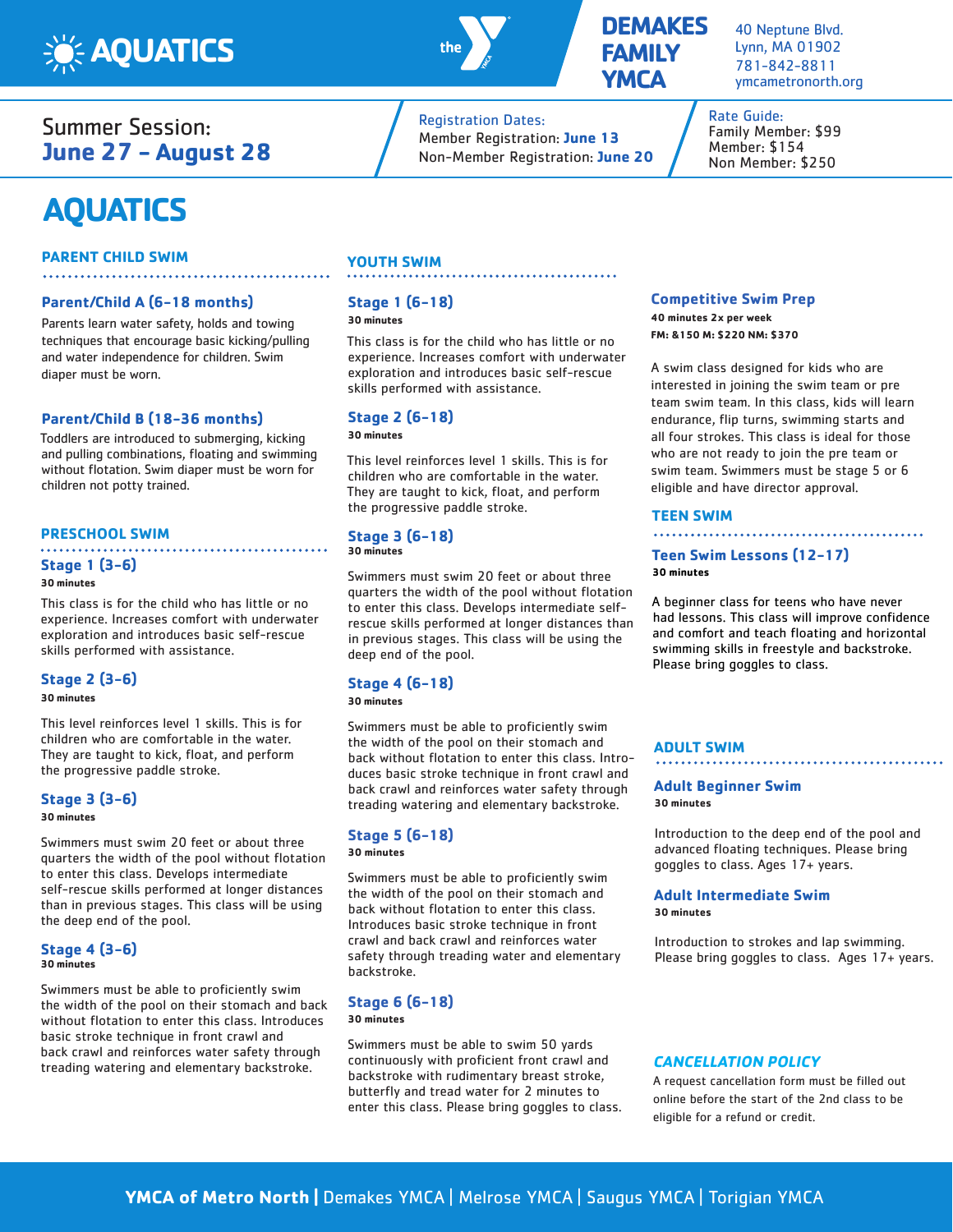

### **DEMAKES FAMILY YMCA**

40 Neptune Blvd. Lynn, MA, 01902 781-842-8811 ymcametronorth.org

Summer Session: **June 27 - August 28**

## **YOUTH DEVELOPMENT**

### **YOUTH SPORTS**

**F: \$89 M: \$126 N: \$200**

**45 minutes**

### **Basketball Skills and Drills (Ages 4-15)**

In this program children will learn the basics of basketball including dribbling, shooting, defense

and working as a team. **Tue 3:00 pm (ages 4-6) Tue 4:00 pm (ages 7-10) Tue 5:00pm (ages 11-15) Sat 9:00am (ages 4-6) Sat 10:00am (ages 7-10) Sat 11:00am (ages 11-15)**

### **Sports Sampler (Ages 4-10)**

Introduction to a variety of sports including, but not limited to, floor hockey, baseball, ultimate Frisbee, soccer, and basketball.

**Fri 10:00am (ages 4-6)**

**Fri 11:00am (ages 7-10)**

### **Soccer Skills and Drills (Ages 4-10)**

This class is for children looking to have fun and learn soccer! Staff will go through drills and teach the fundamentals of the game with a focus on teamwork.

**Wed 3:00pm (ages 4-6) Wed 4:00pm (ages 7-10)**

### **Track Skills and Drills (Ages 5-10)**

Challenge yourself to beat your personal best time each week. Learn the skills of proper running and breathing techniques for long and short distance track events.

**Fri 5:00pm** 

### **Nerf Blasters (Ages 7-12)**

Speed, accuracy and teamwork will be taught to improve fitness. Must bring own nerf gun and protective eyewear (goggles or sunglasses). **Mon 11:00am Thu 3:00pm** 

### **ONE-ON-ONE: SPORTS COACHING**

Take your game to the next level with personalized, one-on-one coaching. Work with an experienced coach who will guide you or your child through drills and exercises to better your skills and help keep you competitive. Sessions can be used at your own pace with easy scheduling directly with the coach. Email Coach Griffin at mgriffin@metronorthymca.org for more details.

### **CANCELLATION POLICY**

A request cancellation form must be filled out online through the contact form before the start of the 2nd class to be eligible for a refund or credit.

### **MUSIC STUDIO**

**Summer 1: Jun 27-Jul 31 5 Weeks | F: \$55 M: \$82 N: \$124 Summer 2: Aug 1- Aug 28 4 Weeks | F: \$44 M: \$66 N: \$99 60 minutes** 

Registration Dates:

Member Registration: **June 13** Non-Member Registration: **June 20**

### **Music and Movement (Ages 0-5) (With a Parent)**

Come and enjoy a wonderful musical journey led by Austin Marks. Austin is an international musician, and

producer who travels the world playing professionally for various artists, choirs, and bands. Have a ton of fun with several music styles and songs for kids and adults alike.

**Wed 11:15am**

### **Piano and Music Theory Level 1 (Ages 6-12)**

This class is for children who have little to no experience playing the piano. The class will focus on basic skills to successfully play the piano.

**Tue 3:30pm Wed 3:30pm**

**Wed 4:30pm**

### **Adult Piano Lessons (Ages 18+)**

It's never too late to learn piano. Come and learn a great new skill that you'll never regret. Austin is excited to help you learn to discover the joy of piano playing. Sign up today. **Tues 5:30pm**

### **Teen Studio Time (Ages 15+)**

Free with Membership **Wed 5:00pm-6:30pm Thu 4:30pm-5:30pm**

### **Voice Lessions and Stage Performance (Ages 15+)**

**FREE**

If you love to sing and perform, this is the studio for you! Austin Marks has performed on 100's of stages and is ready to show you the proper way to sing, breath, keep your voice healthy, and become a great stage performer. Bring the songs you love and let's sing! **Tues 2:00pm**

### **MUSICAL EVENTS**

### **Music Showcase and Open Mic**

**(all ages) June 16, 5:00pm-6:30pm**

### **Coffee House Karaoke**

**(ages 12+) July 7, 5:00-6:30pm**

### **Talent Show**

**(All Ages) July 29, 5:00pm-6:30pm**

#### **ENRICHMENT . . . . . . . . . . .** .

**Summer 1: Jun 27-Jul 31 5 Weeks | F: \$49 M: \$70 N: \$111 Summer 2: Aug 1- Aug 28 4 Weeks | F: \$40 M: \$56 N: \$89 45 Minutes**

Rate Guide: Family Member: F Member: M Non Member: NM

### **Messy Play (ages 3-5)**

Come enjoy painting, watercolors, chalk, play dough, glitter, glue and more! Children will receive various supplies to  $al$ low for creative thinking and inspire their artistic skills. Older clothing is suggested! **Tues 9:00am**

### **Get Your Wiggles Out (ages 3-5)**

Children will warm up, participate in gross motor exercise, stretch, and cool down! **Tues 10:00am Wed 11:00am**

### **Snack Attack (Ages 7+)**

Each week children will have fun learning their way around the kitchen making delicious snacks, experimenting with food and learn healthy eating habits in our new cooking kitchen and cafe. **Sat 10:30am Sat 1:00pm**

### **YOUTH ADVENTURE ZONE**

. . . . . . . . . . . . . . . . . . . **45 minutes F: \$89 M: \$126 NM: \$200**

### **Lil Ninjas (Ages 6-11)**

Find the fun in fitness with Lil Ninjas in the Adventure Zone, our ninja warrior-style course! Kids will learn the basics of this sport working on strength, coordination, and balance on a variety of different obstacles.

**Mon 4:30pm (ages 6-8) Mon 5:30pm (ages 9-11) Tue 5:00pm (ages 9-11) Wed 11:00am (ages 4-5) Thu 4:00pm (ages 6-8) Thu 5:00pm (ages 9-11) Sat 11:00am (ages 6-10)**